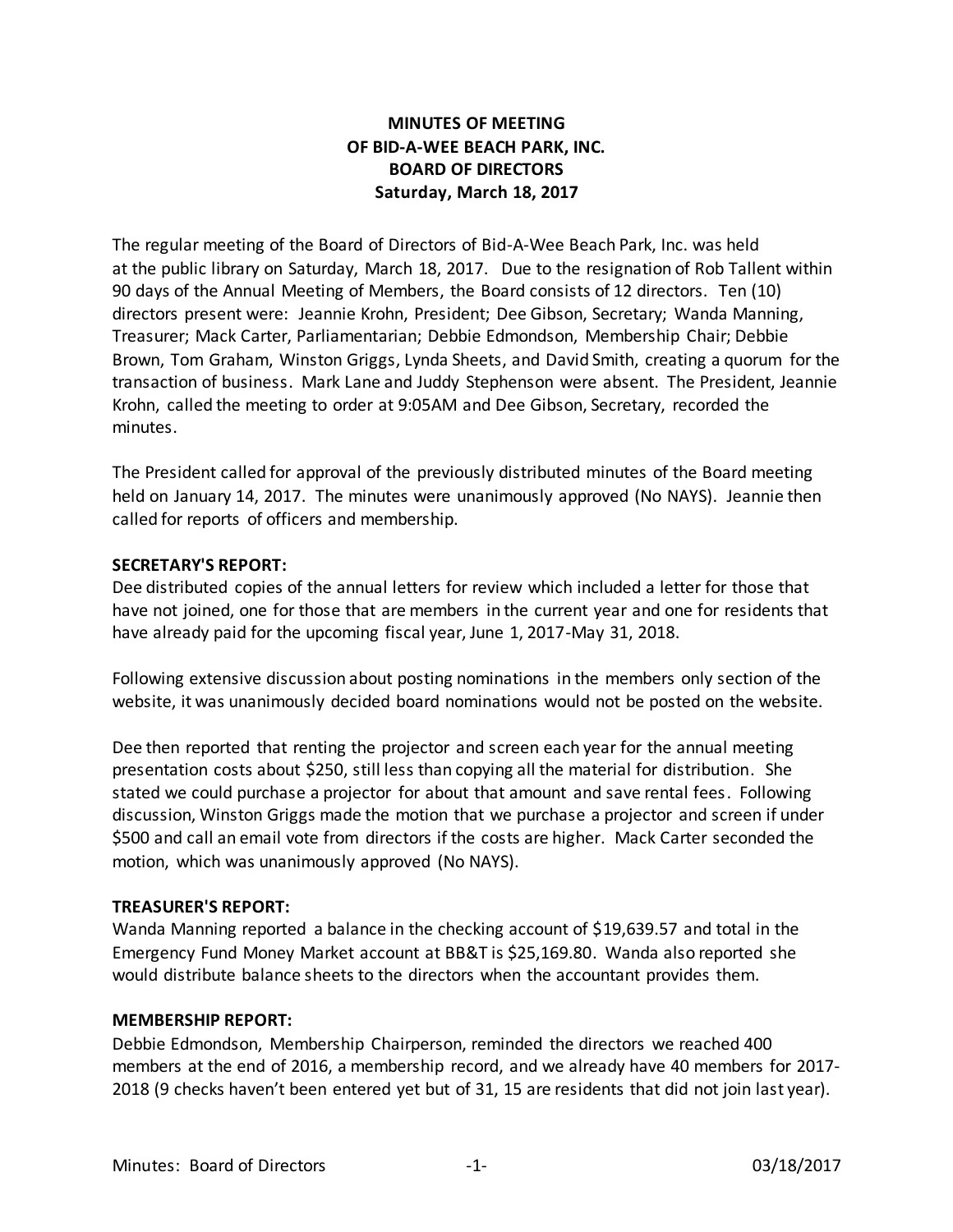#### **PRESIDENT'S REPORT:**

Jeannie Krohn reported a flag warning system sign was taken from a boardwalk. The City and insurance company require the signs at every entrance so a replacement will be ordered.

She then reported on the completion of #1 boardwalk and named the volunteers, expressing our gratitude to them. She mentioned a member sent a check for snacks/watersince he could not help. The workers said they'd like lunch so we started purchasing lunch for workers, which we should have been doing all along since these men work so hard and give up so much time to save us money on contractor costs. Costs for #1 through completion were \$7,748.83: \$6,165.24 lumber; \$30.56 gasoline for generator; \$246.79 lunches for volunteers; \$830.47 bolts/screws/hardware; \$475.77 equipment rental, water, trash-dumpster removal. The directors agreed that compared to #4 total costs of over \$50,000, this project is a complete success-done by loyal volunteers who serve their community. If they will volunteer one more year to get #6 redone, all boardwalks will be re-done and only require general maintenance.

Lynda Sheets reported her husband, Frank, estimated \$5000 for #6 (to be done next year), which will be a ramp with seating areas and no steps, along the same plan as #1, except turns will not be necessary to meet code for incline per foot requirements. #6 will be about 145 feet (adding approx. 30 feet to the current length). Jeannie stated we will add \$1000 for dumpster rental and other incidentals since Frank's estimates include all materials. Since lumber prices increase, we may be required to increase the estimate next year.

Jeannie then reported that she, her husband Charles, and Tom Graham changed the codes on the locks. She requested the directors approve the purchase of additional locks so we have a supply since we have only one lock left as backup. She also informed the directors that one of the biggest problems we have is that the LLDJJ plunger breaks inside the lock with little pressure but the manufacturer has built a new, much more durable model. Tom Graham made the motion we order five new sets of locks (approximately \$637) and order 10 plungers (\$149.50). Mack Carter seconded the motion, which was unanimously approved (No NAYS).

Regarding the west end naturalization project, Jeannie reported that she is in contact with the engineer and we hope to have the permits issued any day. We are waiting to hear whether a maintenance agreement will be required. We already maintain the area so that would not result in additional responsibility. She discussed plans for posts and rope to block off parking as it currently exists and said we need a minimum of three bids to consider for the work. Jeannie reported she contacted the appropriate officials regarding financial assistance on the project and was told that perhaps some money could be appropriated for 2021 but it is not likely.

The President called for volunteers to seek donations for door prizes because Dee, Debbie, Wanda and herself are far too busy in the time prior to the meeting to also go out and find door prizes as they have in previous years. It was started to instigate more interest in attending the meeting but it seems to have grown to take far too much time at the meeting. Lynda Sheets said she would ask the ones she gets every year and Mack Carter said he would donate the Shuckums certificates. We will also have beach balls Debbie Edmondson obtained from the tourist information center. The directors agreed those would be appropriate.

Minutes: Board of Directors -2- 2- 12- 12- 03/18/2017